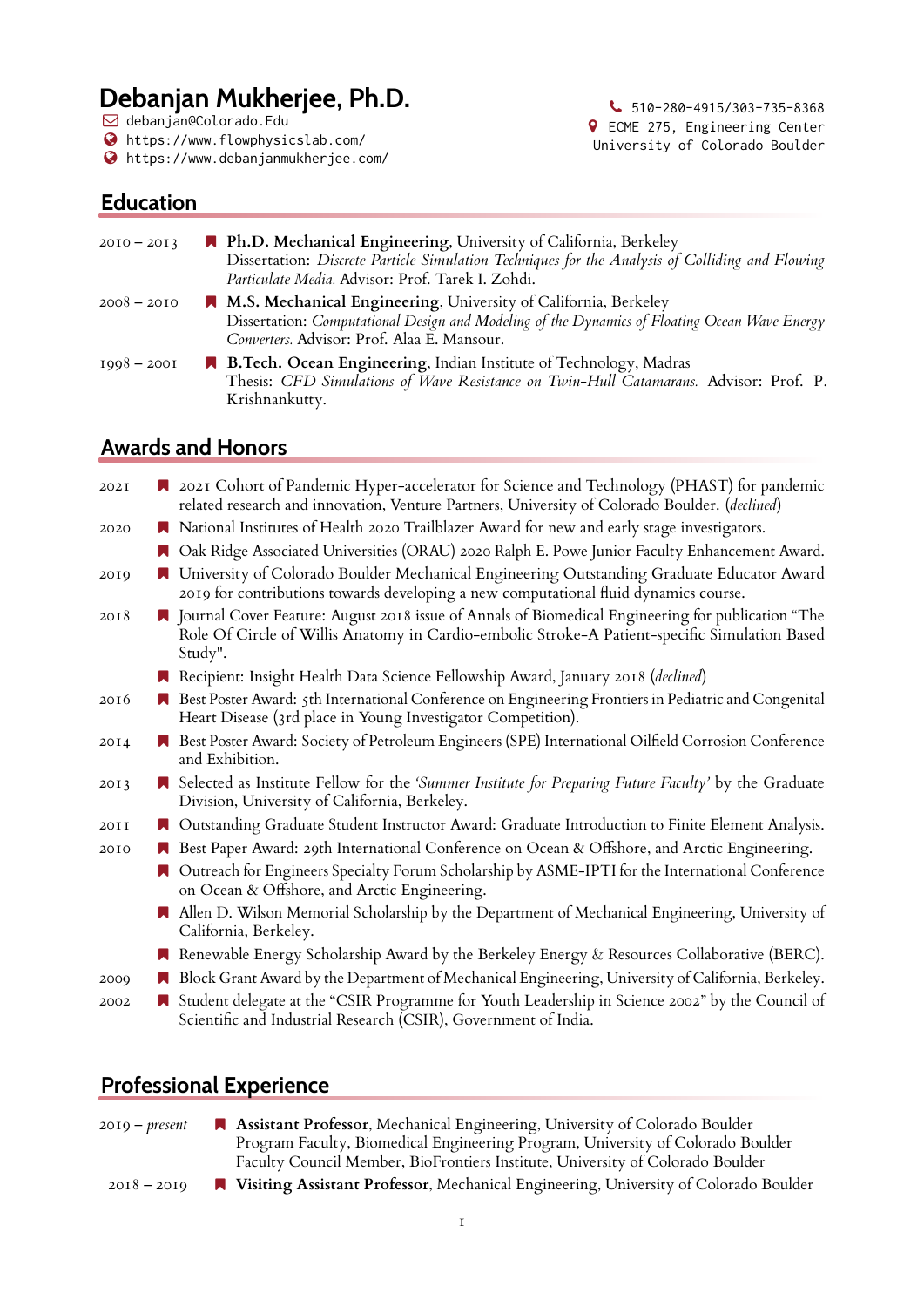## **Professional Experience (continued)**

| $20I4 - 20I8$ | • Postdoctoral fellow, University of California Berkeley               |
|---------------|------------------------------------------------------------------------|
|               | Cardiovascular fluid mechanics; Supervisor: Prof. Shawn C. Shadden     |
|               | American Heart Association Postdoctoral Fellowship (01/2016 - 12/2018) |
| $20I3 - 20I3$ | Assistant Specialist Researcher, University of California, Berkeley    |
|               | Research in magnetic particle flows; Supervisor: Prof. Tarek I. Zohdi  |

## **Research Interests**

- **Biomedical:** Image-based modeling for biofluids and biomechanics; Hemodynamics and vascular transport processes; Cerebrovascular flow; Biomechanics of cardiovascular diseases - stroke, thrombosis, embolisms; Cardiovascular biomedical device design; Biomedical image processing; Drug delivery.
- **Computational:** Computational fluid dynamics and transport processes; Fluid-particle and Fluid-structure interaction; Multiscale modeling; Infectious disease transmission modeling; Finite element method; Discrete element method; Molecular Dynamics; High-performance computing.
- **Flow Physics:** Multi-phase and particle-laden flows; Granular flows/dynamics; Collective dynamics of particle systems; Statistical physics of particle dynamics and transport; Particulate flows in industrial and manufacturing systems.

## **Research Publications**

#### **Patents**

2020 *"Rapid Non-invasive Detection of Respiratory Diseases."* Sinha, M., Sen, C., Gulati, I., and **Mukherjee, D.** U.S. Provisional Pat. Ser. No. 63/060875, Filed August 04, 2020. *Patent Cooperation Treaty (PCT) application filed August 2, 2021*

#### **Peer-Reviewed Journal Publications**

- 2021 **Mukherjee, D.**, and Barker, A. (2021). Using Simulation Based Active Learning Strategies For Teaching Biofluids Concepts. *Journal of Biomechanical Engineering.* 143(12):121011-6.
	- Wilson, J., Miller, S., and **Mukherjee, D.** (2021). A Lagrangian Approach Towards Quantitative Analysis Of Flow-mediated Infection Transmission In Indoor Spaces With Application To SARS-COV-2. *International Journal of Computational Fluid Dynamics*. 35(9):727-742. [*author preprint:* medRxiv: 2021.08.22.21262447].
	- Kang, T., **Mukherjee, D.**, and Ryu, J. (2021). Numerical investigation of carotid stenosis in threedimensional aortic-cerebral vasculature: Pulsatility index, resistive index, time-to-peak velocity, and flow characteristics. *Engineering Applications of Computational Fluid Mechanics*. 15(1):1645-1665 (*open access*).
	- Teeraratkul, C., and **Mukherjee, D.** (2021). Microstructure Aware Modeling Of Biochemical Transport In Arterial Blood Clots. *Journal of Biomechanics*. 127:110692. [*author preprint:* bioRxiv 2021.01.25.428179].
	- Kang, T., **Mukherjee, D.**, Kim, J.M., Park, K.Y., and Ryu, J. (2021). Effects Of Progressive Carotid Stenosis On The Hemodynamics Of The Circle of Willis: Aorta-to-Cerebral 3D Patient-Specific Simulation. *Engineering Applications of Computational Fluid Mechanics*. 15(1):830-847. (*open-access*).
	- Teeraratkul, C., Irwin, Z., Shadden, S.C., and **Mukherjee, D.** (2021). Computational Investigation Of Blood Flow And Flow-mediated Transport In Arterial Thrombus Neighborhood. *Biomechanics and Modeling in Mechanobiology*. 20:701-715. [*author preprint:* bioRxiv 2020.06.11.147488].
	- **Mukherjee, D.** (2021) Developing Effective Screencast Modules For Teaching Computational Techniques In Remote Modalities. *Biomedical Engineering Education* 1(2):307-311.
- 2020 Miller, S., **Mukherjee, D.**, Wilson, J., Clements, N., and Steiner, C. (2020). Implementing A Negative-Pressure Isolation Space Within A Skilled Nursing Facility To Control SARS-CoV-2 Transmission. *American Journal of Infection Control*. 49(4):438-446. [*author preprint:* medRxiv 2020.07.04.20143123].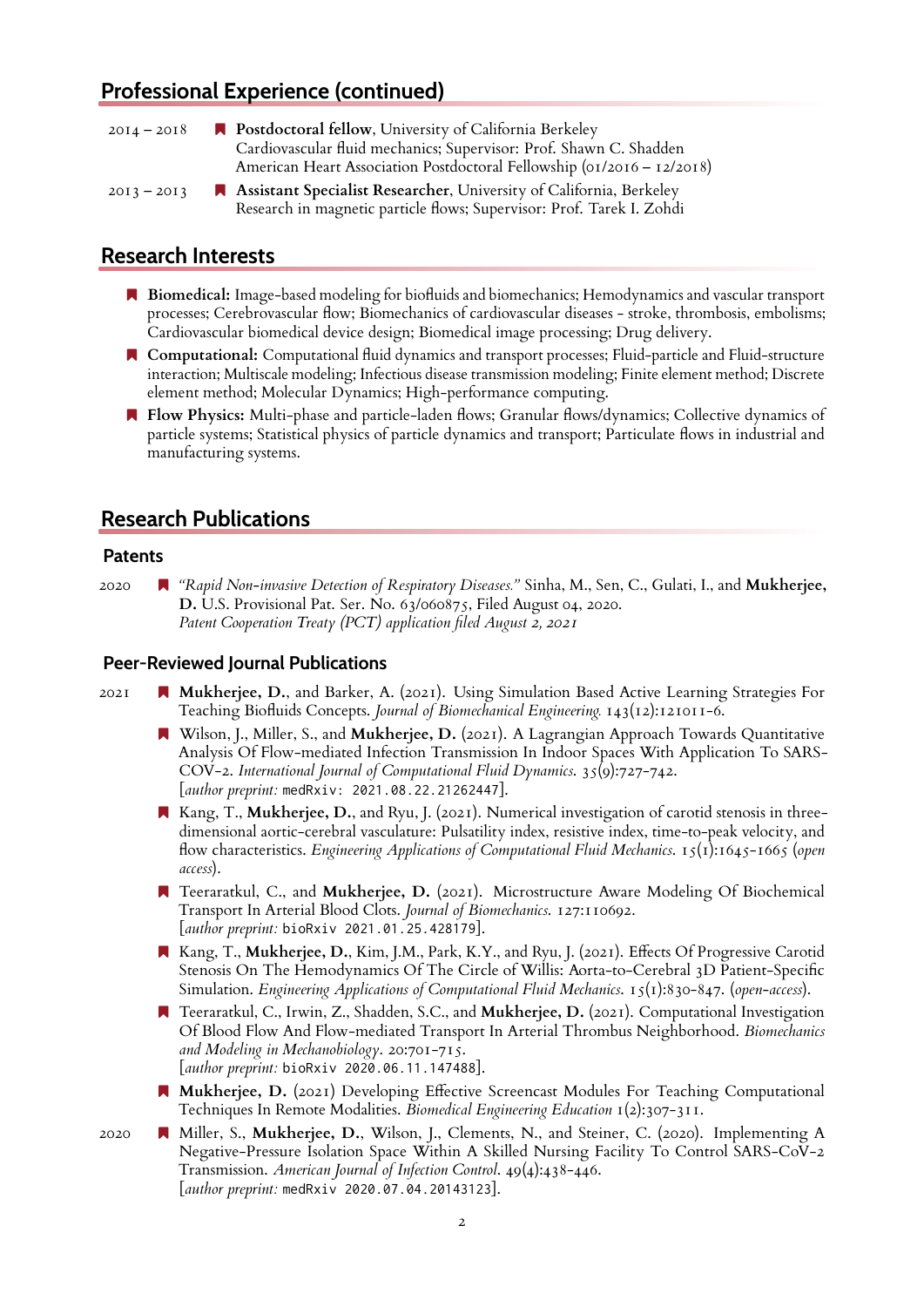## **Research Publications (continued)**

2018 **Mukherjee, D.**, Jani, N.D., Narvid, J., and Shadden, S.C. (2018). The Role Of Circle of Willis Anatomy In Cardio-embolic Stroke - A Patient-specific Simulation Based Study. *Annals of Biomedical Engineering*. 46(8):1128-1145. [*author preprint:* bioRxiv-190579].

*\*selected as journal cover feature for August 2018 issue of Annals of Biomedical Engineering*

- **Mukherjee, D.**, and Shadden, S.C. (2018). Modeling Blood Flow Around A Thrombus Using A Hybrid Particle-Continuum Approach. *Biomechanics and Modeling in Mechanobiology*. 17(3):645-663.
- 2017 **Mukherjee, D.**, and Shadden, S.C. (2017). Inertial Particle Dynamics In Large Artery Flows Implications For Modeling Arterial Embolisms. *Journal of Biomechanics*. 52(8):155-164.
	- Casas, G.\*, **Mukherjee, D.**\*, Celigueta, M.A., Zohdi, T.I., and Onate, E. (2017). A Modular, Partitioned, Discrete Element Framework For Industrial Grain Distribution Systems With Rotating Machinery. *Journal of Computational Particle Mechanics*. 4(2):181-198.
- 2016 **Mukherjee, D.**, Jani, N., Selvaganesan, K., Weng, C.L., and Shadden, S.C. (2016). Computational Assessment Of The Relation Between Embolism Source And Embolus Distribution To The Circle Of Willis For Improved Understanding Of Stroke Etiology. *Journal of Biomechanical Engineering*. 138(8):081008-081008-13.
- 2015 **Mukherjee, D.**, Padilla, J., and Shadden, S.C. (2015). Numerical Investigation Of Fluid-particle Interactions For Embolic Stroke. *Theoretical and Computational Fluid Dynamics*. 30(1):23-39.
	- **Mukherjee, D.**, and Zohdi, T.I. (2015). A Discrete Element Based Simulation Framework To Investigate Particulate Spray Deposition Processes. *Journal of Computational Physics*. 290:298-317.
	- **Mukherjee, D.**, and Zohdi, T. I. (2015). Computational Modeling Of The Dynamics And Interference Effects Of An Erosive Granular Jet Impacting A Porous, Compliant Surface. *Granular Matter*.  $17(2):231-252.$
	- **Mukherjee, D.**, Zaky, Z., Zohdi, T.I., Salama, A., and Sun, S. (2015). Investigation Of Guided Particle Transport For Noninvasive Healing Of Damaged Piping System Using Electro-Magneto-Mechanical Methods. *Journal of Society of Petroleum Engineers*. 20(4):872-883.
- 2014 **Mukherjee, D.**, and Zohdi, T. I. (2014). Electromagnetic Control Of Charged Particulate Spray Systems - Models For Planning The Spray-gun Operations. *Computer-Aided Design*. 46:211-215.

#### **Peer-Reviewed Journal Publications (Submitted)**

- **Mukherjee, D.** and Wadhwa, G. A Mesoscale Agent Based Modeling Framework For Flow-mediated Infection Transmission In Indoor Occupied Spaces. (*submitted, under review*). [*author preprint:* medRxiv: https://doi.org/10.1101/2022.05.20.22275409]
- **K** Kang, T., **Mukherjee, D.**, and Ryu, J. Hemodynamic Flow Characteristics At Stenosed Artery: Computational Analysis Of Progressive Unilateral Carotid Stenosis In Three-dimensional Patientspecific Aortic-cerebral Vasculature. (*submitted, under review*).

#### **Peer-Reviewed Proceedings**

- 2022 Roopnarinesingh, R., and **Mukherjee, D.** In Silico Investigation Of Contralateral Embolic Stroke Risks From Carotid Artery Disease. *Proceedings of the Summer Biomechanics, Bioengineering, and Biotransport Conference, Eastern Shore, Maryland.* June 2022. (*accepted*).
	- Andrews, S., Trivedi, P., and **Mukherjee, D.** An Iterative Approach To Assign Tumor-Specific Flow Boundary Conditions For Liver Cancer Using Multi-Modal Image Analysis. *Proceedings of the Summer Biomechanics, Bioengineering, and Biotransport Conference, Eastern Shore, Maryland.* June 2022. (*accepted*). *\*SB3C 2022 MS Student Paper Competition Finalist*
- 2021 Sahni, A., Pal, J., and **Mukherjee, D.** Assessing The Hemodynamic Influence Of Pulse Flow Modulation For Left Ventricular Assist Devices. *Proceedings of the Summer Biomechanics, Bioengineering, and Biotransport Conference, Vail, Colorado.* June 2021. (*held online*).

*\*SB3C 2021 MS Student Paper Competition First Prize Winner*

 Zemlicka, A., Beiter, A., Trivedi, P., and **Mukherjee, D.** In Silico Modeling Of Embolic Particle Drug Delivery For Liver Cancer. *Proceedings of the Summer Biomechanics, Bioengineering, and Biotransport Conference, Vail, Colorado.* June 2021. (*held online*).

*\*SB3C 2021 BS Student Paper Competition Second Prize Winner*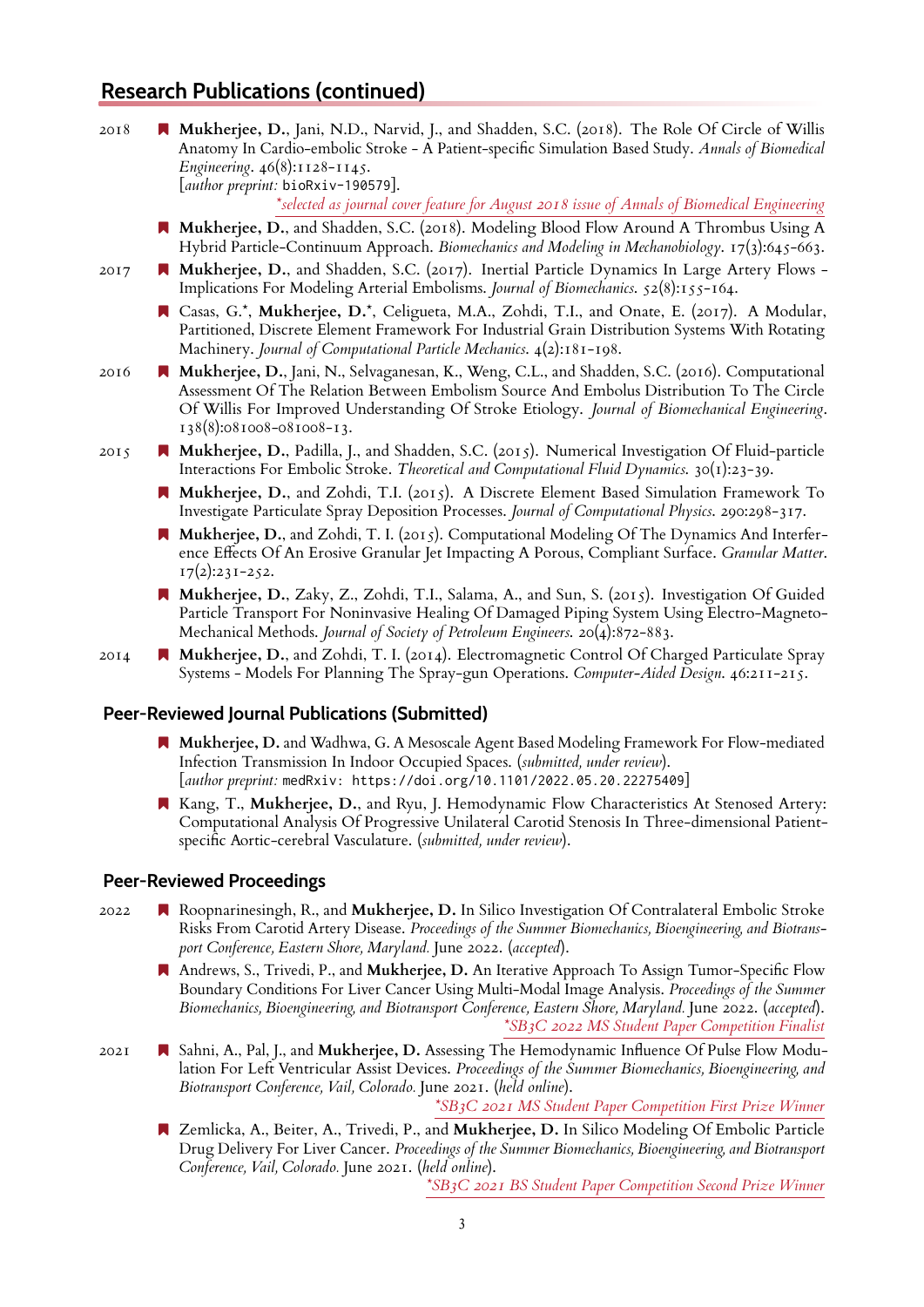## **Research Publications (continued)**

| 2020 | ■ Teeraratkul, C., and Mukherjee, D. (2020). Parallel Implementation Of A Hybrid Particle-continuum<br>Finite Element Framework For Blood Clot Biomechanics. Proceedings of the International Conference for<br>High Performance Computing, Networking, Storage and Analysis. ACM-SC20. November 2020.                                              |
|------|-----------------------------------------------------------------------------------------------------------------------------------------------------------------------------------------------------------------------------------------------------------------------------------------------------------------------------------------------------|
|      | Khadangale, S.B., Hajebrahimi, S., Ferguson, V.L., Lynch, M.E., and Mukherjee, D. (2020). Fluid-<br>Structure Interaction Framework For Fluid Flow Through The Bone Lacunar-Canalicular System<br>With Morphological Variations. Proceedings of the Summer Biomechanics, Bioengineering, and Biotransport<br>Conference, Vail, Colorado. June 2020. |
| 2017 | Mukherjee, D., and Shadden, S.C. (2017). Fictitious Domain Particle-Based Modeling For Throm-<br>bosis. Proceedings of the Summer Biomechanics, Bioengineering, and Biotransport Conference, Tucson, Arizona.<br>June 2017.                                                                                                                         |
|      | Mukherjee, D., Jani, N.D., and Shadden, S.C. (2017). Discrete Particle Modeling For Thrombotic<br>And Embolic Phenomena In Arteries. Proceedings of the 5th International Conference on Computational<br>and Mathematical Biomedical Engineering, Pittsburgh, Pennsylvania. April 2017.                                                             |
| 2016 | Mukherjee, D., and Shadden, S.C. (2016). Towards Non-invasive, Computational Modeling Of<br>The Transport Of Thrombo-Emboli And Athero-Emboli Along Arteries. Proceedings of the Summer<br>Biomechanics, Bioengineering and Biotransport Conference, National Harbor, Maryland. June 2016.                                                          |
| 2015 | Mukherjee, D., and Shadden, S.C. (2015). Insights Into The Hemodynamic Factors Affecting<br>Embolus Transport For Stroke. Proceedings of the Summer Biomechanics, Bioengineering and Biotransport<br>Conference, Snowbird, Utah. June 2015.                                                                                                         |
| 2013 | ■ Mukherjee, D., and Zohdi, T.I. (2013). Computer Modeling and Simulation Framework for<br>Particulate Spray Based Manufacturing Processes. Proceedings of the ASME International Mechanical<br>Engineering Congress & Exposition, San Diego, California.                                                                                           |
| 2010 | Mukherjee, D., and Mansour, A.E. (2010). Preliminary Concept and Feasibility Studies on Ocean<br>Energy Device Design from Used Ships. Proceedings of the 29th International Conference on Ocean &<br>Offshore, and Arctic Engineering, Shanghai, China.                                                                                            |
|      | *Recipient of the OMAE 2010 Conference Best Paper Award.                                                                                                                                                                                                                                                                                            |
|      | <b>Articles In Preparation</b>                                                                                                                                                                                                                                                                                                                      |

- Sahni, A., Pal, J.D., McIntyre, E., Cao, K., and **Mukherjee, D.** Quantifying Hemodynamic Differences In Patients With Left Ventricle Assist Device With And Without Stroke. (*in preparation*).
- Sahni, A., Pal, J., and **Mukherjee, D.** Characterizing The Relation Between Viscous Dissipation And Pulsation For Mechanical Circulation Support. (*in preparation*).
- Sahni, A., Pal, J., and **Mukherjee, D.** Quantitative Assessment Of Aortic Hemodynamics For Varying Left Ventricle Assist Device Graft Anastomosis And Flow Pulsation. (*in preparation*).

## **Presentations**

#### **Conference Presentations**

- 2022 Teeraratkul, C., and **Mukherjee, D.** Immersed Discrete Element Method With Applications In Embolus Transport. *15th World Congress On Computational Mechanics. Virtual.* July, 2022. (*accepted*).
	- Sahni, A., and **Mukherjee, D.** Cerebrovascular Accidents In Patients With A Left Ventricle Assist Device - The Role of Quantitative In Silico Models. *Additional Ventures Speaker Series.* February 2022. *\*Student Akshita Sahni selected and featured as an Early Career Lightning Round speaker.*
- 2021 **Mukherjee, D.** Developing Hands-on Simulation Based Active Learning Modules For Teaching Fluid Flow Concepts. *74th Annual Meeting of the American Physical Society Division of Fluid Dynamics, Phoenix, Arizona.* November 2021.
	- Sahni, A., Pal, J., and **Mukherjee, D.** Hemodynamic Indicators Of Cerebrovascular Accidents In Patients Implanted With A Left Ventricular Assist Device. *74th Annual Meeting of the American Physical Society Division of Fluid Dynamics, Phoenix, Arizona.* November 2021.
	- Teeraratkul, C., and **Mukherjee, D.** Fluid-particle Interaction Using Immersed Finite Element Method With Applications In Arterial Flows. *74th Annual Meeting of the American Physical Society Division of Fluid Dynamics, Phoenix, Arizona.* November 2021.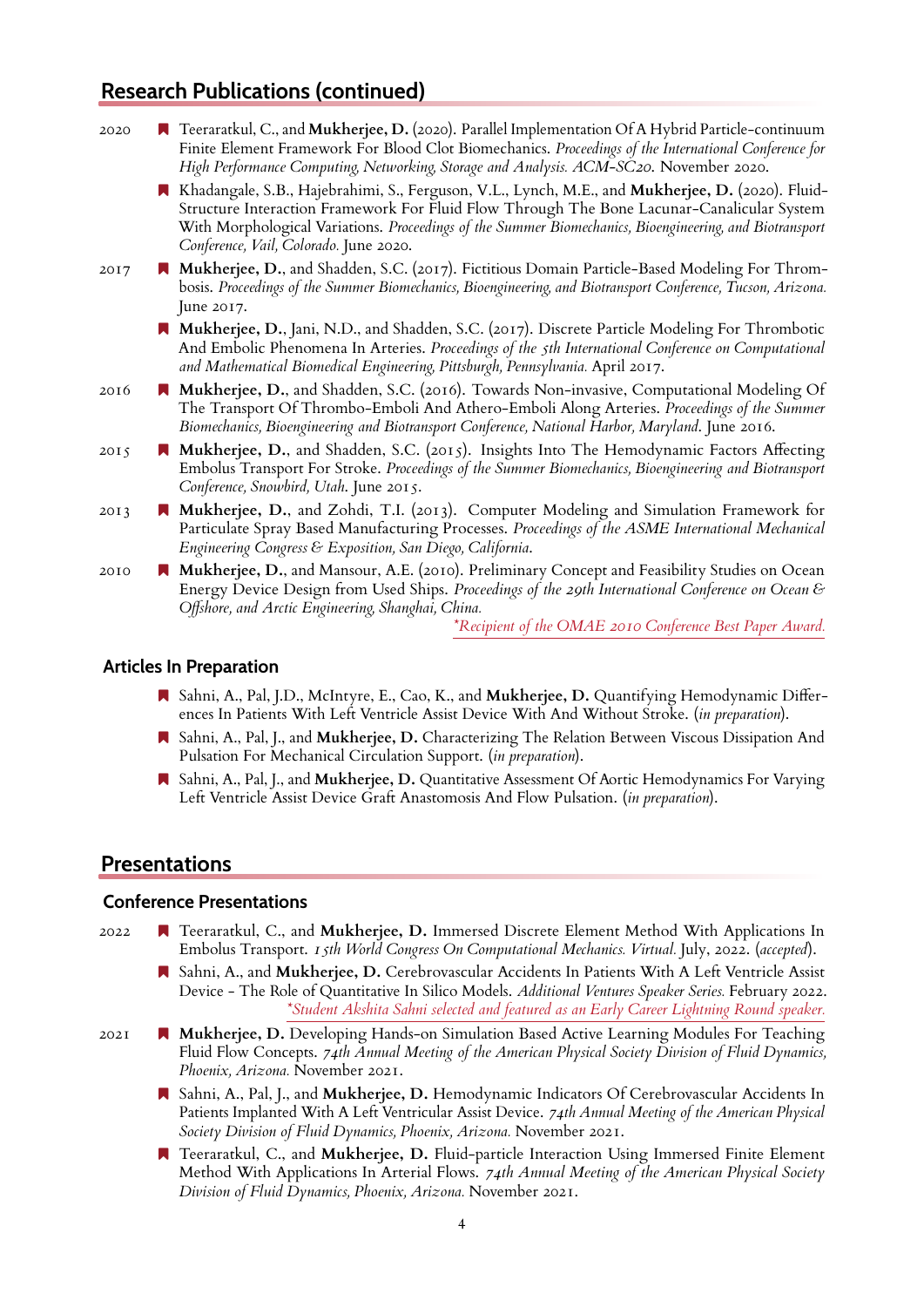- Nast, L., and **Mukherjee, D.** Computational Modeling Of Flow-mediated Fibrin Degradation In Arterial Blood Clots During Thrombolysis. *74th Annual Meeting of the American Physical Society Division of Fluid Dynamics, Phoenix, Arizona.* November 2021.
- Teeraratkul, C., Tomaiuolo, M., and **Mukherjee, D.** In Silico Exploration Of Driving Forces For Transport In Arterial Thrombus Neighborhood. *The 2021 Biomedical Engineering Society Annual Meeting.* October 2021.
- Teeraratkul, C., and **Mukherjee, D.** Two-way Coupled Fluid-particle Interaction Using Immersed Finite Element Method. *7th Annual Rocky Mountain Fluid Mechanics Research Symposium .* August 2021. (*held online*).
- Wadhwa, G. and **Mukherjee, D.** Flow-mediated Infection Transmission In A Dynamic Social Environment In Indoor Occupied Spaces. *7th Annual Rocky Mountain Fluid Mechanics Research Symposium.* August 2021. (*held online*).
- Wilson, J., Miller, S., and **Mukherjee, D.** An Euler-Lagrange Model Of The Transmission Of Respiratory Ejecta Carrying SARS-CoV-2 In Enclosed Spaces. *The 16th United States National Congress On Computational Mechanics.* July 2021. (*held online*).
- Teeraratkul, C., and **Mukherjee, D.** Computational Model For Biochemical Transport In Large Arterial Thrombus Neighborhood. *The 16th United States National Congress On Computational Mechanics.* July 2021. (*held online*).
- Teeraratkul, C., and **Mukherjee, D.** Implementation of fluid-structure interactions for rigid body motion in FEniCS using immersed finite element method. *The FEniCS 2021 Conference*. March 2021. (*held online*).
- 2020 **Mukherjee, D.** Devising Strategies For Online And Remote Teaching Of Computational Fluid Dynamics Concepts. *73rd Annual Meeting of the American Physical Society Division of Fluid Dynamics.* November 2020. (*held online*)
	- Sahni, A., Beiter, A., Pal, J., and **Mukherjee, D.** Assessing Hemodynamics In The Ascending Aorta Due To Surgical Anastomosis And Flow Modulation Of Left Ventricular Assist Device. *73rd Annual Meeting of the American Physical Society Division of Fluid Dynamics.* November 2020. (*held online*)
	- Pullutasig, B., and **Mukherjee, D.** Quantification Of Arterial Flow Using Planar Digital Subtraction Angiography Image Data With Applications To Hepatic Circulation. *73rd Annual Meeting of the American Physical Society Division of Fluid Dynamics.* November 2020. (*held online*)
	- Wilson, J., Miller, S., Clements, N., Steiner, C., and **Mukherjee, D.** A Coupled Lagrangian Model For Flow-mediated Transmission Of SARS-CoV-2 Through Respiratory Ejecta In A Skilled Nursing Facility. *73rd Annual Meeting of the American Physical Society Division of Fluid Dynamics.* November 2020. (*held online*)
	- Teeraratkul, C., and **Mukherjee, D.** Quantification Of The Hemodynamic Environment Around Large Arterial Blood Clots. *73rd Annual Meeting of the American Physical Society Division of Fluid Dynamics.* November 2020. (*held online*)
	- Wilson, J., Miller, S., Clements, N., Steiner, C., and **Mukherjee, D.** Flow Physics Informed Design Of A Negative Pressure Isolation Space For SARS-CoV-2 In A Skilled Nursing Facility. *CCTSI CU-CSU Summit VIII: Covid-19 and the Colorado Research Environment.* August 2020 (*held online*). *\*Contribution featured as a summit lightning talk*
	- Sahni, A., Beiter, A., and **Mukherjee, D.** Variations In Aortic Hemodynamics Due To Surgical Anastomosis And Flow Modulation In Left Ventricle Assist Devices. *The 6th Annual Rocky Mountain Fluid Mechanics Research Symposium, Boulder, Colorado.* August 2020. (*held online*).
	- Teeraratkul, C., and **Mukherjee, D.** Understanding Flow-mediated Transport In The Arterial Thrombus Neighborhood. *The 6th Annual Rocky Mountain Fluid Mechanics Research Symposium, Boulder, Colorado.* August 2020. (*held online*).
	- Wilson, J., Miller, S., Clements, N., Steiner, C., and **Mukherjee, D.** Flow Physics Modeling For SARS-CoV-2 Negative Pressure Isolation Space In A Skilled Nursing Facility. *The 6th Annual Rocky Mountain Fluid Mechanics Research Symposium, Boulder, Colorado.* August 2020. (*held online*).
	- Teeraratkul, C., Irwin, Z., and **Mukherjee, D.** Hemodynamic Phenomena At The Blood-Thrombus Interface - Implications For Thrombosis. *The 14'th World Congress on Computational Mechanics, Paris, France.* July 2020. (*modified virtual format presentation held January 2021 due to Covid-19*).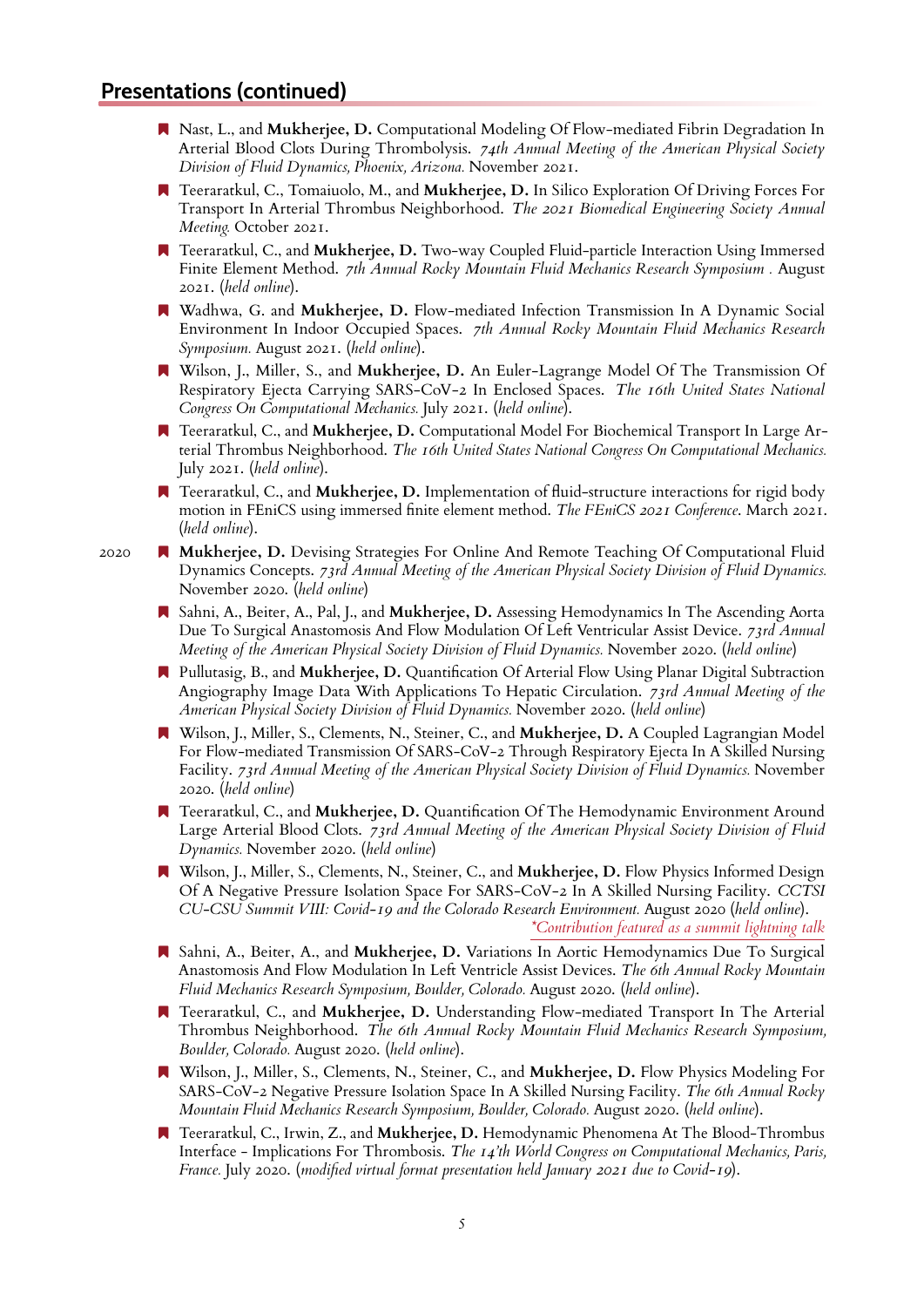Teeraratkul, C., and **Mukherjee, D.** Parallel Implementation Of A Hybrid Particle-Continuum Finite Element Framework For Blood Clot Biomechanics. *The 10'th Annual High Performance Computing Symposium, Rocky Mountain Advanced Computing Consortium, Boulder, Colorado.* May 2020.

*\*RMACC HPC Symposium 2020 Best Poster Award Winner*

- 2019 **Mukherjee, D.** Computational Investigations On Flow-mediated Transport Processes At The Bloodthrombus Interface. *72nd Annual Meeting of the American Physical Society Division of fluid Dynamics, Seattle, Washington.* November 2019.
	- **Mukherjee, D.** Developing A New CFD Course Based On Open Source Tools: Design Experience And Student Outcomes. *72nd Annual Meeting of the American Physical Society Division of fluid Dynamics, Seattle, Washington.* November 2019.
	- Khadangale, S., Hajebrahimi, S., Lynch, M.E., and **Mukherjee, D.** Computational Analysis Of Interstitial Fluid Flow Through The Lacunar-canalicular System With Mophological Variations. *72nd Annual Meeting of the American Physical Society Division of fluid Dynamics, Seattle, Washington.* November 2019.
	- Kang, T., **Mukherjee, D.**, Kim, J.M., Park, K.Y., and Ryu, J. Computational Study Of Hemodynamic Nature In Patient-specific Cerebrovasculature With Lenticulostriate Artery Under ICA Stenosis Conditions. *72nd Annual Meeting of the American Physical Society Division of fluid Dynamics, Seattle, Washington.* November 2019.
	- **Mukherjee, D.** Image-driven Particle-based Methods For Stroke And Thrombosis. *VI International Conference On Particle-based Methods. Fundamentals And Applications, Barcelona, Spain.* October, 2019.
	- **Mukherjee, D.**, Jani, N.D., Narvid, J., and Shadden, S.C. Computational Investigations On Cerebral Vasculature Anatomy And Its Role In Embolic Stroke. *The 15th United States National Congress on Computational Mechanics, Austin, Texas.* July 2019.
- 2018 **Mukherjee, D.**, Diamond, S.L., and Shadden, S.C. Towards Developing Hybrid Particle-continuum Frameworks For Thrombosis And Embolization Biomechanics In Large Arteries. *The 8'th World Congress Of Biomechanics, Dublin, Ireland.* July 2018.
	- **Mukherjee, D.**, and Shadden S.C. Hybrid Particle-continuum Computational Models For Thrombus Biomechanics. *The 13'th World Congress On Computational Mechanics, New York City, New York.* July 2018.
	- Pyne, J., **Mukherjee, D.**, Ryu, J., Narvid, J., and Shadden S.C. Computational Quantification Of Cerebrovascular Flow During A Trans-catheter Aortic Valve Implantation (TAVI) Procedure. *The Heart and Brain Symposium, Chicago, Illinois.* June 2018.
	- **Mukherjee, D.**, and Shadden. S.C. The Role Of Hemodynamics In Organizing Transport In Thrombus Neighborhood. *2018 Cellular and Molecular Bioengineering Conference, Biomedical Engineering Society, Key Largo, Florida.* January 2018.
- 2017 **Mukherjee, D.**, Garduno, J., and Shadden, S.C. Flow-mediated Transport Around A Macroscopic Arterial Thrombus. *70'th Annual Meeting Of The American Physical Society Division Of Fluid Dynamics, Denver, Colorado.* November 2017.
	- Pyne, J., **Mukherjee, D.**, Narvid, J., Bowen, M., Dehkhargani, S., and Shadden, S.C. Approximating Ischemic Stroke Location And Abnormal Tissue Regions Through Subtracting NCCT And CTA Scans. *The 14th Annual UCSF Imaging Research Symposium, San Francisco, California.* October 2017.
	- **Mukherjee, D.**, and Shadden, S.C. Discrete Particle Techniques For Modeling Fragmentation Of Blood Clots. *14th United States National Congress On Computational Mechanics, Montreal, Canada.* July 2017.
	- **Mukherjee, D.**, and Shadden, S.C. Particle-based Computational Techniques For Stroke And Thrombosis. *Berkeley/Stanford Computational Mechanics Festival (CompFest), Berkeley, California.* April 2017.
- 2016 **Nukherjee, D.**, and Shadden, S.C. Fictitious Domain Based Models For Resolving Interaction Of A Clot With Blood Flow. *69th Annual Meeting Of The American Physical Society Division Of Fluid Dynamics, Portland, Oregon.* November 2016.
	- Jani, N.D., **Mukherjee, D.**, and Shadden, S.C. Evaluating Blood Flow And Embolus Distribution In The Brain As A Function Of The Anatomy Of The Circle Of Willis. *69th Annual Meeting Of The American Physical Society Division Of Fluid Dynamics, Portland, Oregon.* November 2016.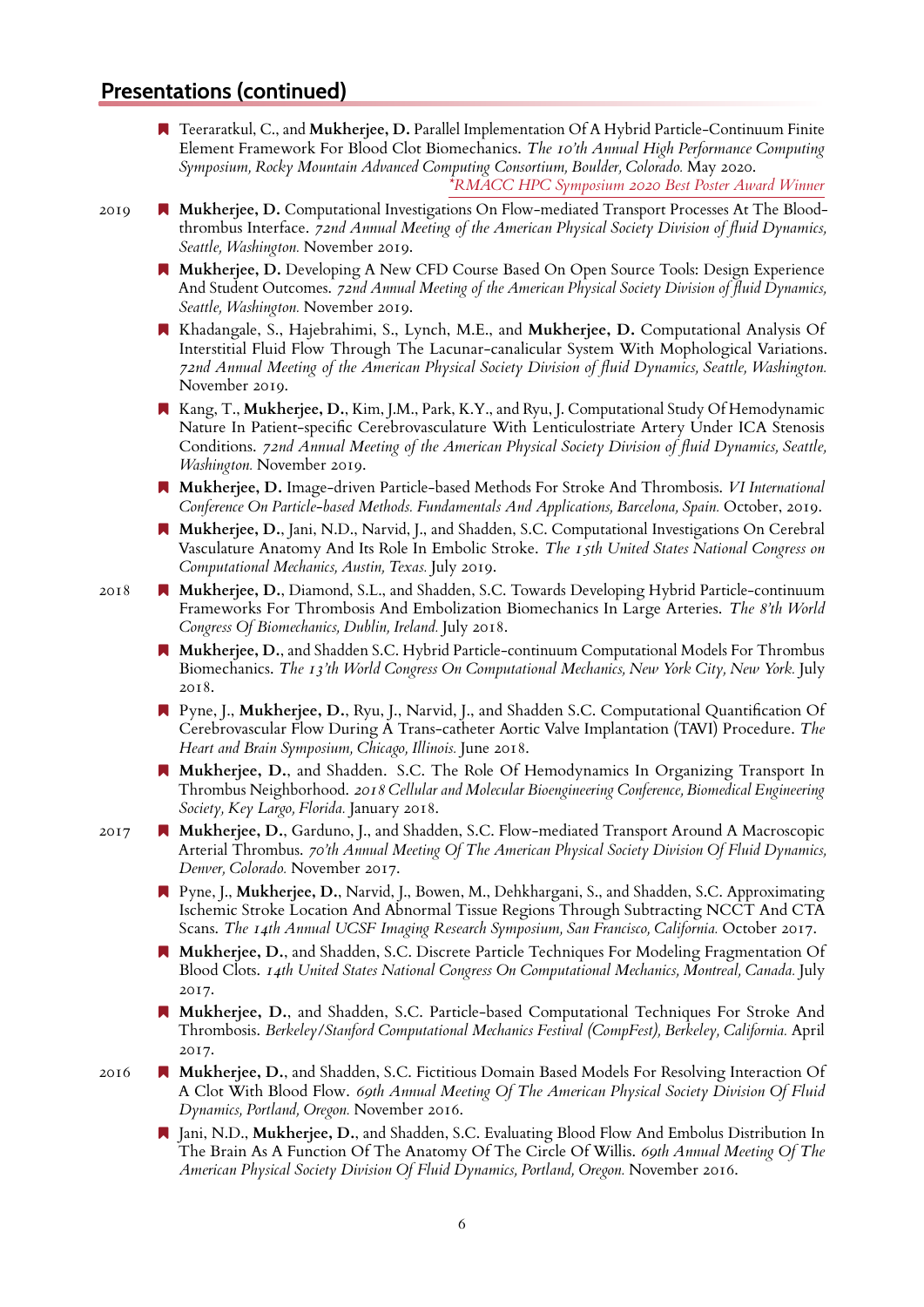- Jani, N.D., **Mukherjee, D.**, and Shadden S.C. Influence Of Variations In Circle Of Willis Anatomy On Cerebral Circulation & Embolus Distribution. *Annual Meeting Of The Biomedical Engineering Society, Minneapolis, Minnesota.* October 2016.
- **Mukherjee, D.**, and Shadden, S.C. Thrombus Hemodynamics Interactions: From Intra-Thrombus Transport To Macro-Scale Flow Structures. *Mechbio Symposium: Putting Together The Cell Mechanome, San Diego, California.* August 2016.
- **Mukherjee, D.**, and Shadden, S.C. Modeling Embolus Transport & Thrombus Interaction With Arterial Hemodynamics & Its Relevance To Improving Treatment Procedures. *The 5th International Conference on Engineering Frontiers In Pediatric* & *Congenital Heart Disease, Orlando, Florida.* June 2016. *\*Recipient of the conference Best Poster Award*
- **Mukherjee, D.**, Jani, N.D., and Shadden, S.C. Characterizing Embolus Transport To The Circle Of Willis. *The 8th International Bio-Fluids Symposium, Pasadena, California.* February 2016.
- 2015 **A Mukherjee, D.**, Jani, N.D., and Shadden, S.C. Modeling And Simulation Of Cardiogenic Embolic Particle Transport To The Brain. *68th Annual Meeting Of The American Physical Society Division Of Fluid Dynamics, Boston, Massachusetts.* November 2015.
	- Casas, G., **Mukherjee, D.**, Celigueta, M.A., Zohdi, T.I., and Onate, E. Large-Scale Grain Distribution Simulations With Rotating Machinery Using Efficient Discrete Element Models. *Particles 2015 - IV International Conference On Particle-Based Methods: Fundamentals And Applications, Barcelona, Spain.* September 2015.
	- **Mukherjee, D.**, and Shadden, S.C. Embolus Interactions With Blood Flow And Its Role In Stroke. *13th United States National Congress On Computational Mechanics, San Diego, California.* July 2015.
- 2014 **Nukherjee, D.**, and Shadden, S.C. A Patient-Specific CFD-Based Study Of Embolic Particle Transport For Stroke. *67th Annual Meeting Of The American Physical Society Division Of Fluid Dynamics, San Francisco, California.* November 2014.
	- **Mukherjee, D.**, Zaky, Z., Zohdi, T.I., Salama, A., and Sun, S. Investigation Of Noninvasive Healing Of Damaged Piping System Using Electro-Magneto-Mechanical Methods. *Society Of Petroleum Engineers International Oilfield Corrosion Conference* & *Exhibition, Aberdeen, United Kingdom.* May 2014. *\*Recipient of the conference Best Poster Award*
- 2013 **A Mukherjee, D.**, and Zohdi, T.I. Collision Driven Particle Dynamics Simulations For Analyzing Flows Of Particulate Sprays And Jets. *66th Annual Meeting Of The American Physical Society Division Of Fluid Dynamics, Pittsburgh, Pennsylvania.* November 2013.
	- **Mukherjee, D.**, and Zohdi, T.I. Electromagnetic Control Of Charged Particulate Spray Systems Planning The Spray-Gun Operations. *SIAM Conference On Geometrical And Physical Modeling, Denver, Colorado.* November 2013.
	- **Mukherjee, D.**, and Zohdi, T.I. Discrete Particle Simulation For The Analysis Of Colliding And Flowing Particulate Media. *Berkeley/Stanford Computational Mechanics Festival (CompFest), Berkeley, California.* October 2013.
	- **Mukherjee, D.**, and Zohdi, T.I. Development Of A Computer Simulation Tool For Discrete Element Method And Collision Driven Particle Dynamics Simulations. *12th United States National Congress On Computational Mechanics, Raleigh, North Carolina.* July 2013.

#### **Invited Presentations And Seminars**

- 2021 *Investigations Into The Underlying Biomechanics Of Stroke.* invited talk at the Anschutz Neurohospitalist Research Retreat, University of Colorado, Anschutz Medical Campus, August 2021.
	- *An Introduction To Particles In Cardiovascular Modeling.* invited lecture, IDEALab (*https://web.me.iastate.edu/idealab/*), Department of Mechanical Engineering, Iowa State University, May 2021.
	- *Flow-mediated Transport Phenomena In And Around Arterial Blood Clots.* invited talk at the Department of Chemical Engineering, University of Utah, Salt Lake City, March 2021.
	- *Looking Into Stroke And Thrombosis From A Flow Physics Perspective.* invited talk at the Fluid Mechanics, Combustion, and Engineering Physics Seminar Series, Department of Mechanical and Aerospace Engineering, University of California, San Diego, March 2021.
- 2020 *Unraveling The Role Of Fluid Flow In Stroke And Thrombosis.* invited talk at the Mechanical Engineering Seminar Series, Rice University, Houston, November 2020.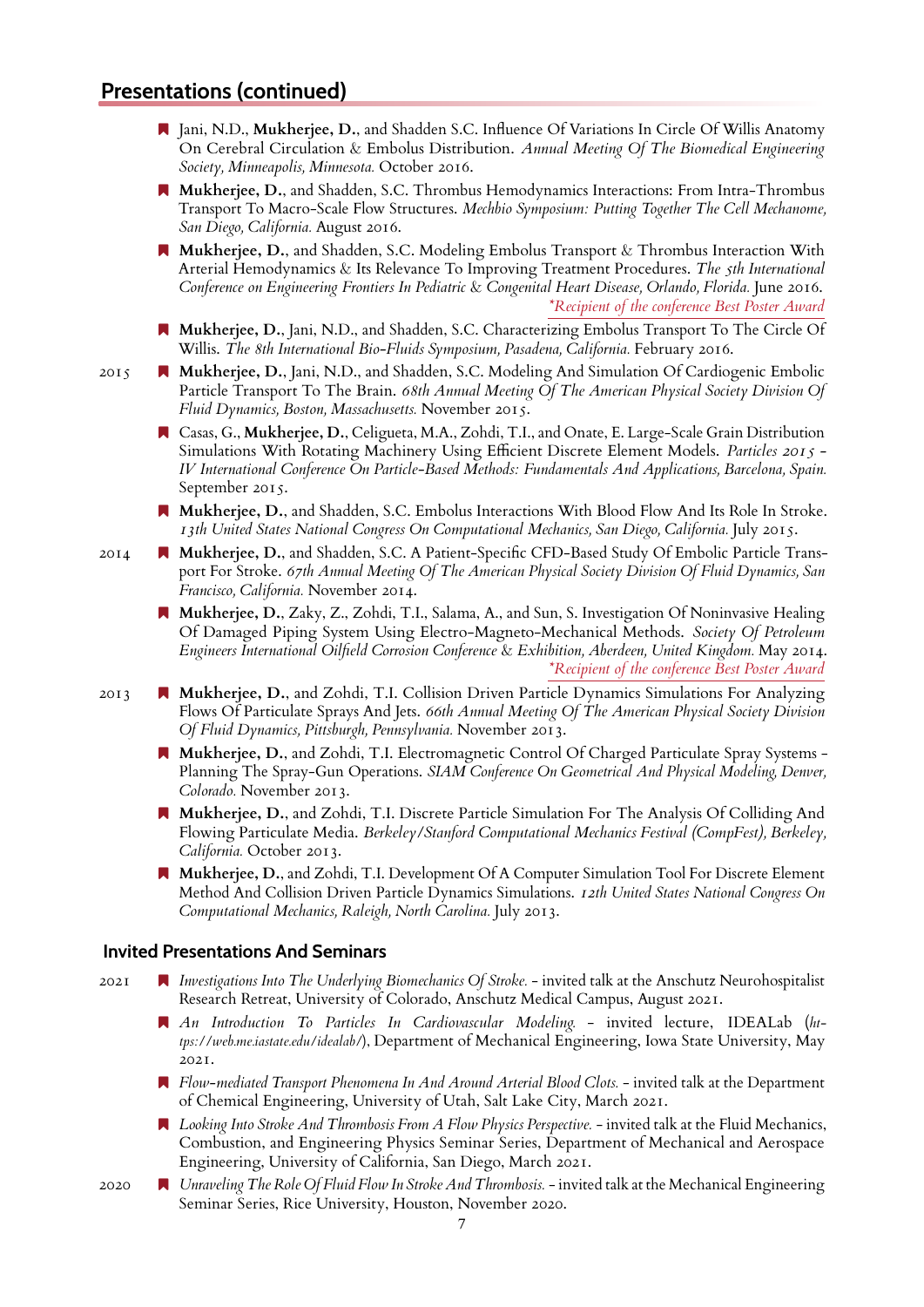*In Silico Approaches For Patient-specific Investigations On Stroke And Embolisms.* - invited talk at the Stroke/NH Didactics, Department of Neurology, University of Colorado School of Medicine, Anschutz Medical Campus, August 2020.

2019 *Modeling Local Transport Processes In Arterial Blood Clots Using Particle Methods.* - invited talk at the "Vascular Biomechanics In Development And Disease" symposium in the Society of Engineering Science (SES) meeting, St. Louis, October 2019.

- *In Silico We Trust! Noninvasive Insights On Physiological Systems Using Computational Platforms.* 'Faculty Show And Tell' research talk at the BioFrontiers Institute, University of Colorado, Boulder, October 2019.
- 2018 *Computational Investigations On Unravelling The Hemodynamic Underpinnings Of Cardiovascular Diseases.* - invited talk at the Department of Mechanical Engineering, the University of Colorado Boulder, March 2018.
	- *Particles In Flow: Computational Insights Into The Rich Dynamics Of Particle Systems With Applications In Manufacturing And Biomechanics.* - invited talk at the Department of Mechanical and Aerospace Engineering, the University at Buffalo, February 2018.
	- *Insights Into Developing Patient-specific Computational Fluid Dynamics Models For Cardiovascular Diseases.* - invited talk at the Department of Mechanical Engineering, Villanova University, February 2018.
	- *Computational Investigations On The Hemodynamic Underpinnings Of Cardiovascular Diseases.* invited talk at the Department of Mechanical Engineering, University of Nevada, Reno, January 2018.
- 2017 *Understanding Blood Flow And Flow Mediated Transport Around Arterial Blood Clots.* invited talk at the Berkeley Fluids Seminar Series, U.C. Berkeley, October 2017.
	- *Discrete Particle Based Computational Techniques For Investigating The Role Of Hemodynamics In Stroke And Thrombosis.* - invited talk at Department of Mathematics, University of Houston, September 2017.
	- *Exploring The Hemodynamic Underpinnings Of Stroke, Thrombosis, And Embolisms.* invited talk at Auburn University, September 2017.
	- *Hybrid Particle-continuum Modeling For Thrombosis And Embolism An Overview.* invited talk at the Diamond Lab, Institute for Medicine and Engineering, University of Pennsylvania, August 2017.
	- *Collective Dynamics And Flow Of Particle Systems: Applications In Industry And Healthcare.* invited talk at the Department of Mechanical Engineering, Stony Brook University, April 2017.
- 2016 *Image-driven, Particle Based Computational Models For Thrombotic And Embolic Phenomena In Large Arteries.* - invited talk at the Berkeley Fluids Seminar series, U.C. Berkeley, October 2016.
	- *Image-based Computational Modeling Of Thrombotic And Embolic Phenomena In Large Arteries.* invited talk at Medtronic Neurovascular, Irvine, California, June 2016.
- 2013 *Discrete Particle Simulations For The Analysis Of Colliding And Flowing Particulate Media.* invited talk at the Berkeley Fluids Seminar series, U.C. Berkeley, October, 2013.
	- *Discrete Element And Collision Driven Particle Dynamics Simulations For Manufacturing.* invited talk at Siemens Energy, Orlando, Florida, April, 2013.
	- *The Story Of Sprays, Grains, And Computers An Overview Of Probing Granular* & *Particulate Material Using Computer Simulations.* - invited talk at the Department of Physics, Indian Institute of Science Education & Research, Bhopal, India, January 2013.

### **Software**

**N VCPrePost:** Open source package for facilitating particle-based modeling in biological flows. **Role:** Creator, developer, maintainer.

**Link:** https://gitlab.com/dbnjn/vcprepost-release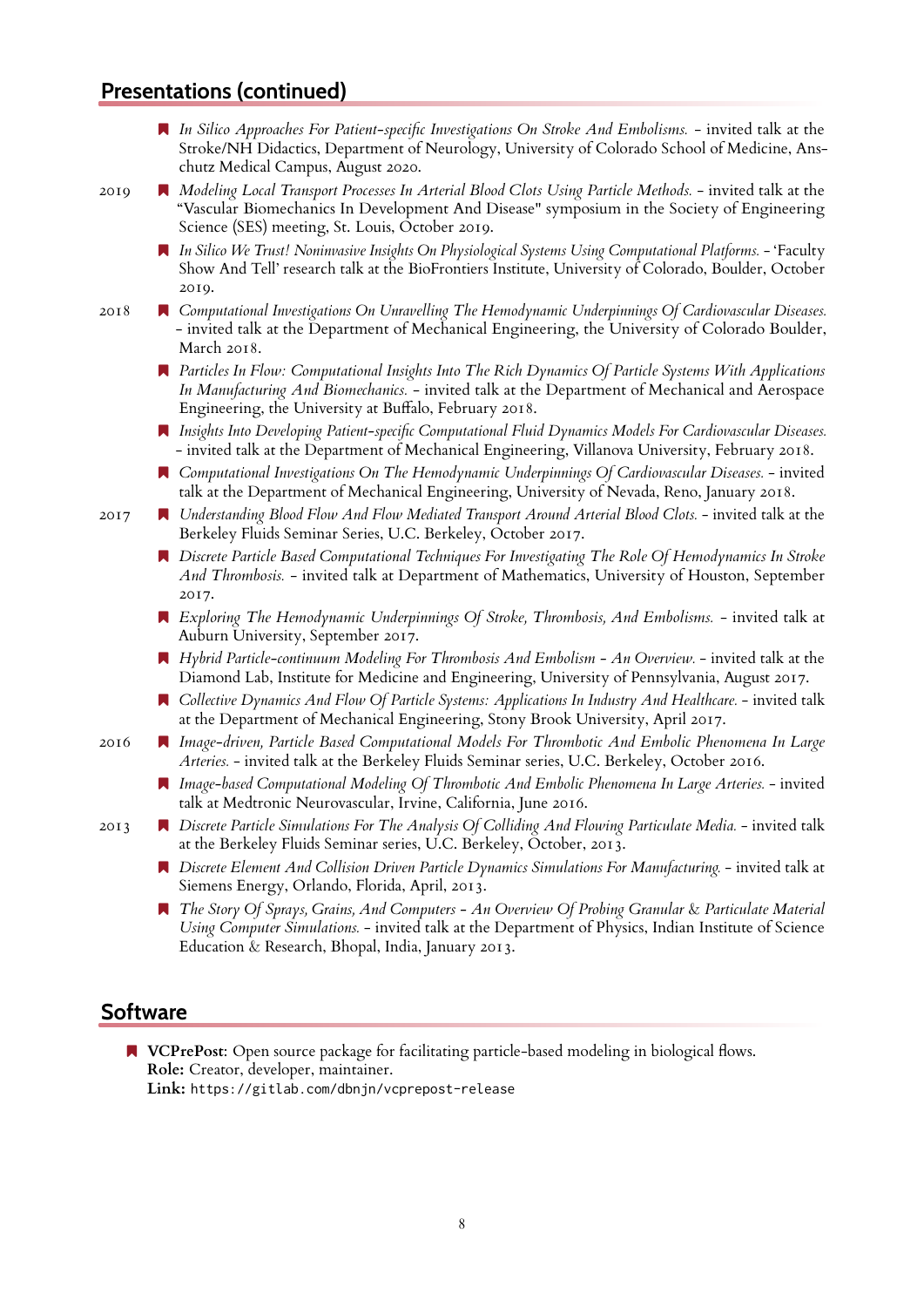# **Research Funding**

## **Completed**

| 2016-2017     | American Heart Association:<br>Title: A Meso-scale Discrete Element Framework for Simulations of Thrombus Growth and Embol-<br><i>ization</i> ;<br>Award Number: 16POST27500023;<br><b>Award Amount: \$ 90,000.00</b>                                                                                    |
|---------------|----------------------------------------------------------------------------------------------------------------------------------------------------------------------------------------------------------------------------------------------------------------------------------------------------------|
|               | Burroughs Wellcome Fund:<br>Title: Large Artery Thrombosis: Unifying Microscale Experiments And Mesoscale Computations;<br>Award Number: 1016360;<br>Award Amount: $$5,240.00$                                                                                                                           |
| Ongoing       |                                                                                                                                                                                                                                                                                                          |
| $2022 - 2023$ | N NCATS and CCTSI Translational Methods Pilot Grant:<br>Title: Computational Fluid Dynamic Assessment Of Patients With Congenital Heart Disease From<br>3D Rotational Angiography Obtained In The Catheterization Laboratory<br>Award Number: TM-T-22-122<br><b>Award Amount: \$ 20,000.00</b>           |
| $2020 - 2023$ | National Institutes of Health - NIBIB R21:<br>Title: In Silico Mapping of the Heart-Brain Embolus Transport Pathway for Stroke;<br>Award Number: R21EB029736;<br><b>Award Amount:</b> \$ 584,301.00                                                                                                      |
| $2020 - 202I$ | ■ University of Colorado Anschutz-Boulder (AB) Nexus:<br>Title: Stroke Risk Assessment For Improved Left Ventricle Assist Device Therapy In Heart Failure<br>Patients:<br><b>Award Number:</b> AB Nexus Research Collaboration Grant;<br><b>Award Amount: \$ 50,000.00</b>                               |
|               | <b>A</b> Oak Ridge Associated Universities<br>Title: Benchtop Flow-loop System For Stroke.<br>Award Number: Through Ralph Powe Junior Faculty enhancement Award;<br><b>Award Amount:</b> \$ 10,000.00.<br>Note: award amount includes matching funds from Paul M Rady Mechanical Engineering Department. |
|               | Extreme Science and Engineering Discovery Environment (XSEDE):<br>Title: Computational Methods For Investigating Blood Flow And Transport Within And Around<br>Arterial Blood Clots;<br>Award Number: TG-MCB200188; Award Amount: 50,000 core hours.                                                     |

## **Research Supervision**

## **Principal Advisor: Ph.D. - Ongoing**

| 2021 - present | Ricardo Roopnarinesingh: Mechanical Engineering, University of Colorado Boulder. |
|----------------|----------------------------------------------------------------------------------|
|----------------|----------------------------------------------------------------------------------|

- 2020 present **Lindsey Nast**: Mechanical Engineering, University of Colorado Boulder.
- 2019 present **A Chayut Teeraratkul**: Mechanical Engineering, University of Colorado Boulder.

## **Principal Advisor: M.S. Thesis - Completed**

| $2020 - 202I$ | ■ Joseph Wilson: Mechanical Engineering, University of Colorado Boulder                        |
|---------------|------------------------------------------------------------------------------------------------|
|               | Thesis: "Computational Modeling of Viral Infection Transmission and Control in Indoor Spaces"  |
|               | Graduated: August 2021                                                                         |
|               | Position post-graduation: Development engineer, TPI Composites.                                |
| $20I9 - 202I$ | Akshita Sahni: Mechanical Engineering, University of Colorado Boulder                          |
|               | Thesis: "Image-based In Silico Investigations For Hemodynamic Assessment In Patients With Left |
|               | <i>Ventricle Assist Devices."</i>                                                              |
|               | Graduated: December 2021                                                                       |
|               | Position post-graduation: Research associate; University of Colorado Boulder.                  |
|               |                                                                                                |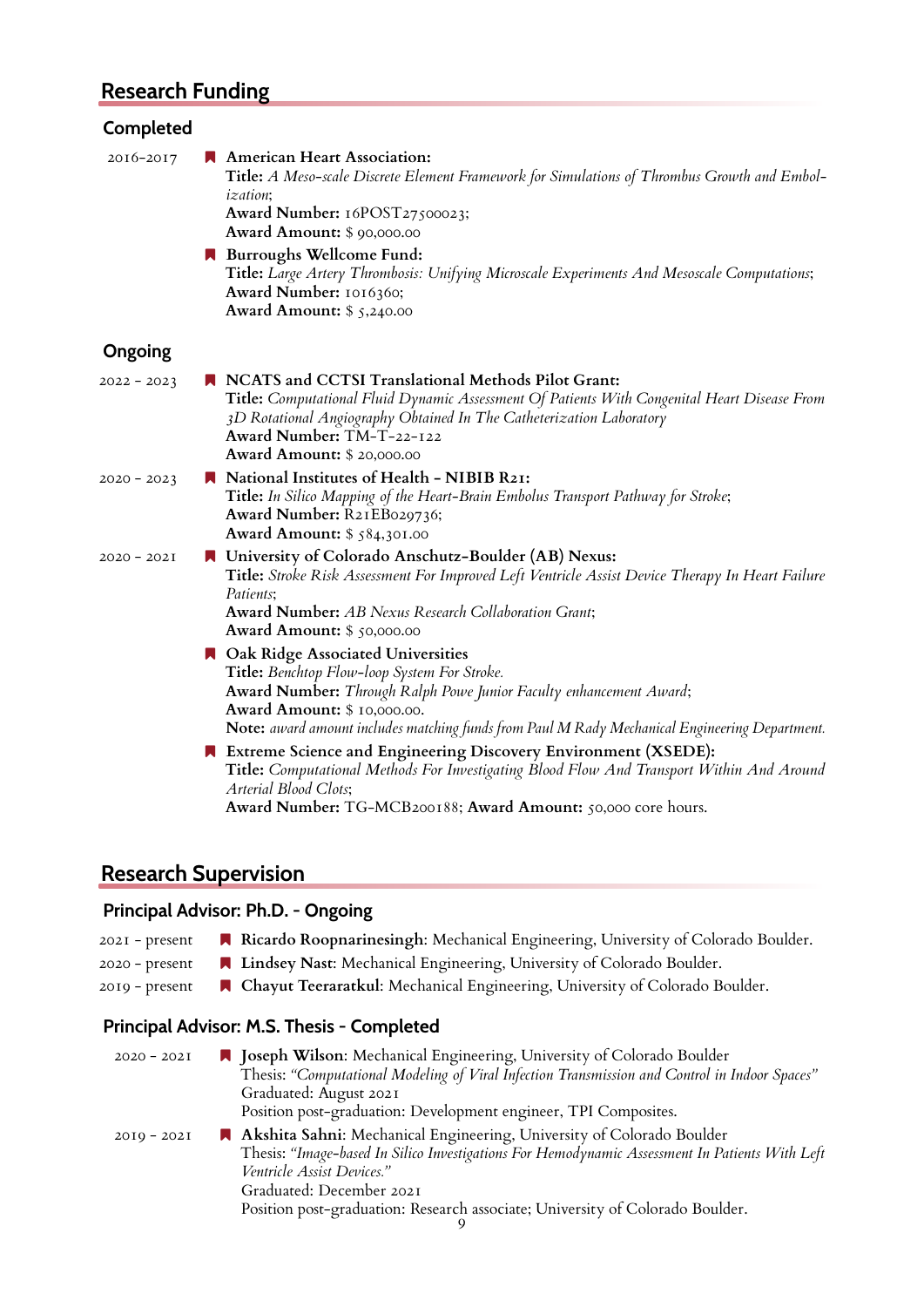## **Research Supervision (continued)**

 **Byron Pullutasig**: Mechanical Engineering, University of Colorado Boulder Thesis: *"Dynamics Of Contrast Agent Injected Into Arterial Blood Flow"* Graduated: May 2021 Position post-graduation: National Renewable Energy Laboratory.

#### **Principal Advisor: M.S. Thesis - Ongoing**

2021 - present **Thomas Puhr**: Mechanical Engineering, University of Colorado Boulder

 **Summer Andrews**: Mechanical Engineering, University of Colorado Boulder

#### **Principal Advisor: M.S. - Completed**

- 2022-2022 **Katheryn Holter**: Biomedical Engineering, University of Colorado Boulder
- 2019-2020 **Shailesh B. Khadangale**: Mechanical Engineering, University of Colorado Boulder.
	- **Zachariah Irwin**: Mechanical Engineering, University of Colorado Boulder.

#### **Principal Advisor: Undergraduate**

| $202I$ - present | R Kelly Cao: Biomedical Engineering, University of Colorado Boulder.                 |
|------------------|--------------------------------------------------------------------------------------|
|                  | A Argudit Chauhan: Biomedical Engineering (pre-med), University of Colorado Boulder. |
| $2020 - present$ | Andrew Beiter: Mechanical Engineering, University of Colorado Boulder.               |
| $2020 - 202I$    | A Autumn Marie Zemlicka: Mechanical Engineering, University of Colorado Boulder.     |
| $2020 - 2020$    | Andrea Chamorro: Computer Science, University of Colorado Boulder.                   |
| $20I9 - 2020$    | ■ Colin Armstrong: Mechanical Engineering, University of Colorado Boulder.           |
|                  | A Afnan Dean Al Haj: Mechanical Engineering, University of Colorado Boulder.         |
|                  |                                                                                      |

#### **\*Prior to Joining University of Colorado Boulder**

\*2015-2018 **Supervisor and mentor:** undergraduate student researchers working on computational fluid dynamics of the cerebral vasculature; Mechanical Engineering; University of California, Berkeley.

- **Anusree Oruganti**
- **Abhinav Koppu**
- **Aditya Aiyer**
- **Neel D. Jani**
- **Kartiga Selvaganesan**
- **Christopher Lee Weng**

## **Teaching**

#### **Lecture-Based Courses**

- 2022 **MCEN 4228/5228-005: Computational Fluid Dynamics**; Spring 2022
- 2021 **MCEN 4228/5228-003: Computational Fluid Dynamics**; Spring 2021
- 2020 **MCEN 4228/5228-009: Macroscale Biofluid Mechanics**; Fall 2020 (*developed brand new course from scratch*).
	- **MCEN 4228/5228-005: Computational Fluid Dynamics**; Spring 2020.
- 2019 **MCEN 5021: Introduction to Fluid Dynamics**; Fall 2019 (*cross-listed with ASEN 5051: Fluid Mechanics; Aerospace Engineering Dept.*).
	- **MCEN 4228/5228-005: Computational Fluid Dynamics**; Spring 2019 (*developed brand new course from scratch*)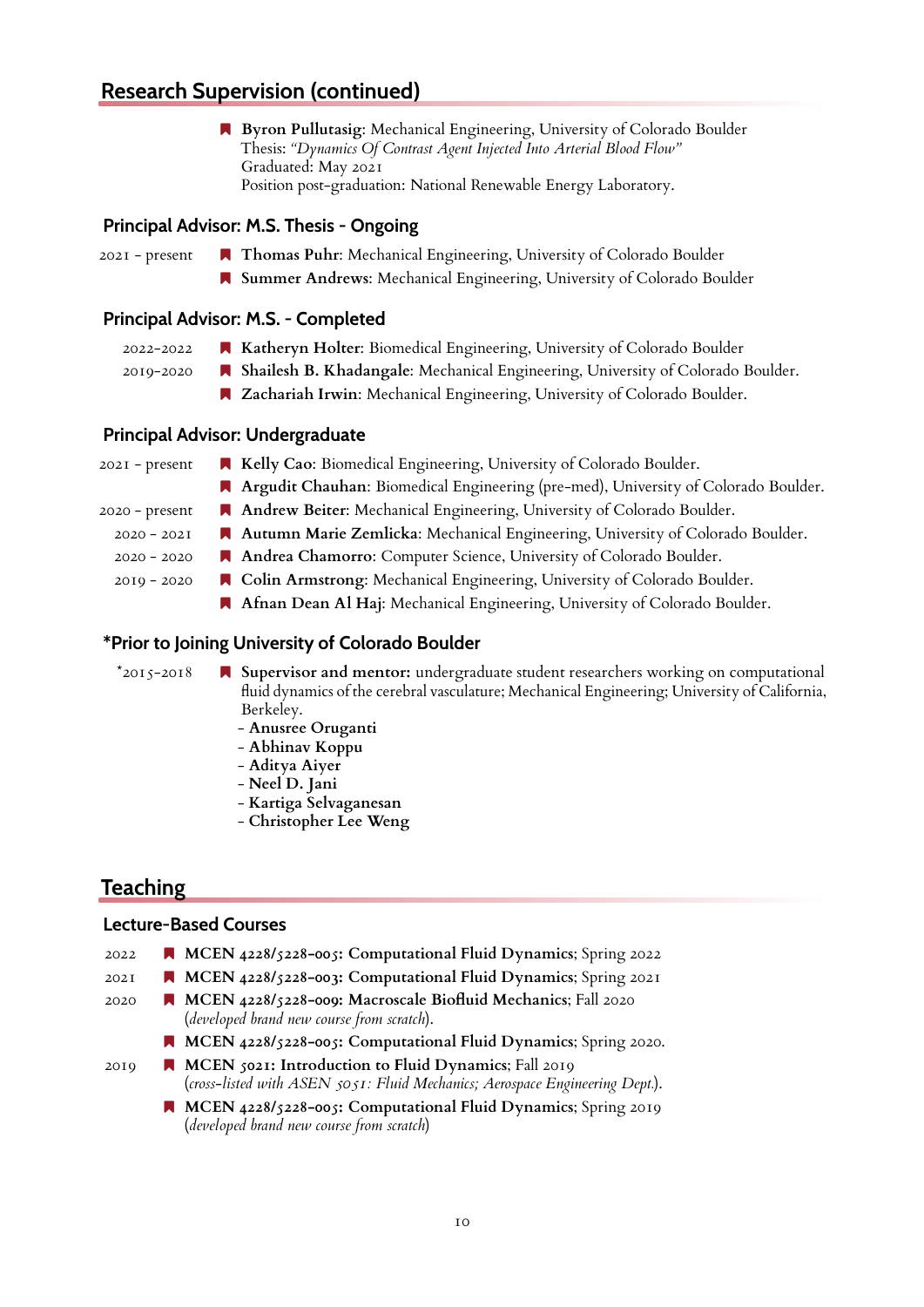## **Teaching (continued)**

#### **Graduate Independent Study Supervision**

2020 **Akshita Sahni**: Spring 2020. Topic: *Image-based Modeling in Biomechanics*.

#### **Undergraduate Independent Study Supervision**

2019 **Afnan Dean Al Haj**: Spring 2019 Topic: *Fluid Particle Modeling Techniques with Applications in Stroke Biomechanics.* **Zachariah Irwin**: Spring 2019

Topic: *Lagrangian Analysis Techniques for Complex Flows.*

#### **Guest Lectures**

- 2020 **MCEN 4228/5228-003: Fall 2020**; Mechanical Engineering; University of Colorado Boulder Guest lecture titled "*Hemodynamic Phenomena in Microfluidic Systems: An Overview*"
- 2019 **MCEN 4133/5133: Spring 2019**; Mechanical Engineering; University of Colorado Boulder Guest lecture titled "*The Biomechanics of Blood Clots*"

#### **\*Prior to Joining University of Colorado Boulder**

- \*2015 **Training and pedagogy:** Selected for the *Intensive College Level Teaching* program organized by the Postdoc Teaching Opportunities Program (PTOP); University of California, Berkeley; October 2015. (*20/73 applicants selected*).
- \*2014 **Instructor:** Bootcamp session on *Basics of MATLAB Programming* for students at the Transfer To Excellence Research Experience for Undergraduates (TTE REU) program; University of California, Berkeley. [*summer*]
	- **Guest Lecturer:** *Software Tools for Hemodynamics Modeling*; for graduate course titled Fluid Mechanics of Biological Systems; Department of Mechanical Engineering; University of California, Berkeley. [*spring*]
- \*2013 **Instructor and Co-organizer:** Freshman Energy Engineering Seminar Series; College of Engineering; University of California, Berkeley. [*fall*]
	- **Training and pedagogy:** Selected as an institute fellow for the *summer Institute for Preparing Future Faculty* by the Graduate Division, University of California, Berkeley.
	- **Capstone Mentor:** Mentor and supervisor for capstone project on gas turbine blade thermomechanical design with Siemens Corporation; Department of Mechanical Engineering; University of California, Berkeley. [*spring*]
- \*2012 **Graduate Teaching Assistant:** Course title: *Computational Design of Multi-functional Materials*; Level: *graduate*; Mechanical Engineering; University of California, Berkeley. [*spring*]
	- **Graduate Teaching Assistant:** Course title: *Graduate Introduction to Finite Element Analysis*; Level: *graduate*; Mechanical Engineering; University of California, Berkeley. [*fall*]
	- **Capstone Mentor:** Mentor and supervisor for capstone project on gas turbine blade thermomechanical design with Siemens Corporation; Department of Mechanical Engineering; University of California, Berkeley. [*fall*]
- \*2011 **Graduate Teaching Assistant:** Course title: *Microprocessor Based Mechanical Systems*; Level: *undergraduate*; Mechanical Engineering; University of California, Berkeley. [*spring*]
- \*2010 **Graduate Teaching Assistant:** Course title: *Measurement Systems for Mechatronics*; Level: *undergraduate*; Mechanical Engineering; University of California, Berkeley. [*spring*]
- \*2009 **Graduate Teaching Assistant:** Course title: *Experimentation and Measurements*; Level: *undergraduate*; Mechanical Engineering; University of California, Berkeley. [*fall*]
	- **Graduate Teaching Assistant:** Course title: *Experimentation and Measurements*; Level: *undergraduate*; Mechanical Engineering; University of California, Berkeley. [*spring*]
- \*2008 **Graduate Teaching Assistant:** Course title: *Experimentation and Measurements*; Level: *undergraduate*; Mechanical Engineering; University of California, Berkeley. [*fall*]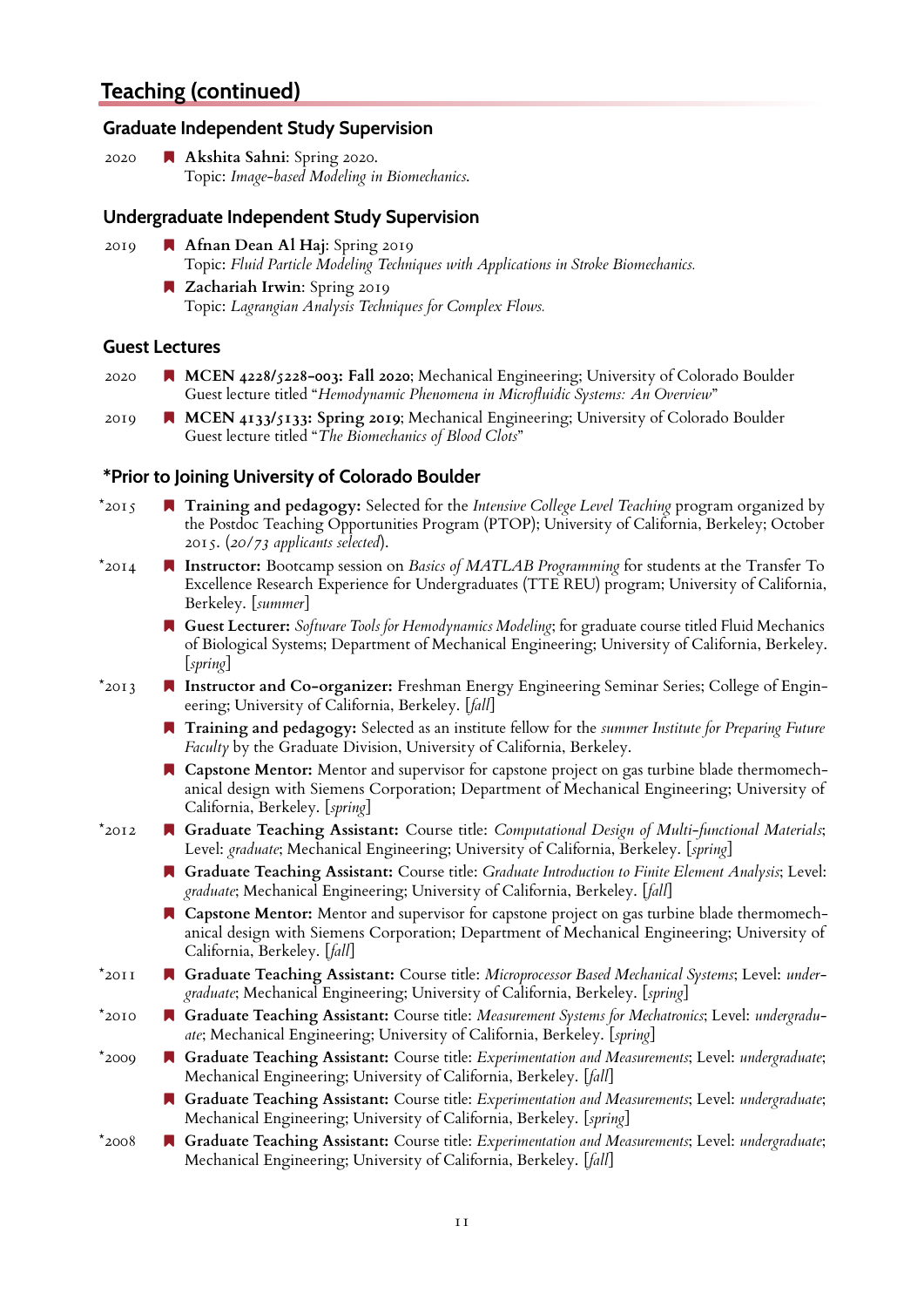## **Journal And Peer-Review Service**

#### **Journal Editorial Board**

2020 - present **Editorial Board Member: Review Editor:** *Computational Physiology and Medicine*; speciality section of *Frontiers in Bioengineering and Biotechnology* and *Frontiers in Physiology*.

#### **Proposal Reviews**

- 2021 **Review Panel:** ORAU Ralph Power Junior Faulty Enhancement Award Program.
	- **Review Panel:** Colorado Clinical and Translational Sciences Institute Grant Program.
	- **Review Panel:** University of Colorado Undergraduate Research Opportunities Program.
	- **Review Panel:** University of Colorado Anschutz-Boulder (AB) Nexus Program.
- 2019 **Review Panel:** University of Colorado Research and Innovation Office (RIO) Seed Grant Program.

#### **Journal Peer-Reviews**

- ongoing  $\blacksquare$  Reviewer (current and completed) for the following international journals:
	- *Computational Mechanics*;
	- *Journal of Computational Particle Mechanics*;
	- *Journal of Biomechanical Engineering*;
	- *Journal of Biomechanics*;
	- *Cardiovascular Engineering and Technology*;
	- *Biomechanics and Modeling in Mechanobiology*;
	- *Annals of Biomedical Engineering*;
	- *Computer Methods in Applied Mechanics and Engineering*;
	- *Journal of Computational Physics*;
	- *International Journal for Numerical Methods in Biomedical Engineering*;
	- *International Journal for Numerical Methods in Engineering*;
	- *International Journal of Computational Fluid Dynamics*;
	- *PLoS One*;
	- *British Journal of Radiology*;
	- *Current Opinion in Biomedical Engineering*;
	- *Computer Modeling in Engineering and Science*;
	- *Applied Mathematical Modeling*;
	- *Journal of Neurovirology*;
	- *Engineering Reports*;
	- *AiChE Journal*.

## **Professional Service**

#### **Professional Societies**

2021-present **Member at Large:** United States Association of Computational Mechanics; Biological Systems Technical Thrust Area.

#### **Conferences and Workshops**

2022 **Co-organizer:** *Minisymposium: Immersed Methods for CFD and Fluid-structure Interaction* at the 2022 World Congress on Computational Mechanics, Yokohama, Japan. (*scheduled, upcoming*).

- **Co-organizer:** *Minisymposium: Multiphysics and Data-driven Modeling for Cardiovascular Biomedicine* at the 2022 World Congress on Computational Mechanics, Yokohama, Japan. (*scheduled, upcoming*)
- 2021 **Session chair:** The 74th Annual Meeting of the APS Division of Fluid Dynamics; Session titled: *Biological fluid dynamics: Physiological Large Vessels I*. November 2021.
	- **Co-organizer:** Workshop: *Remote and Online Teaching of Biomechanics and Mechanobiology Concepts*; The Summer Biomechanics, Bioengineering and Biotrasport Conference (SB3C). June 2021. (*held virtually*).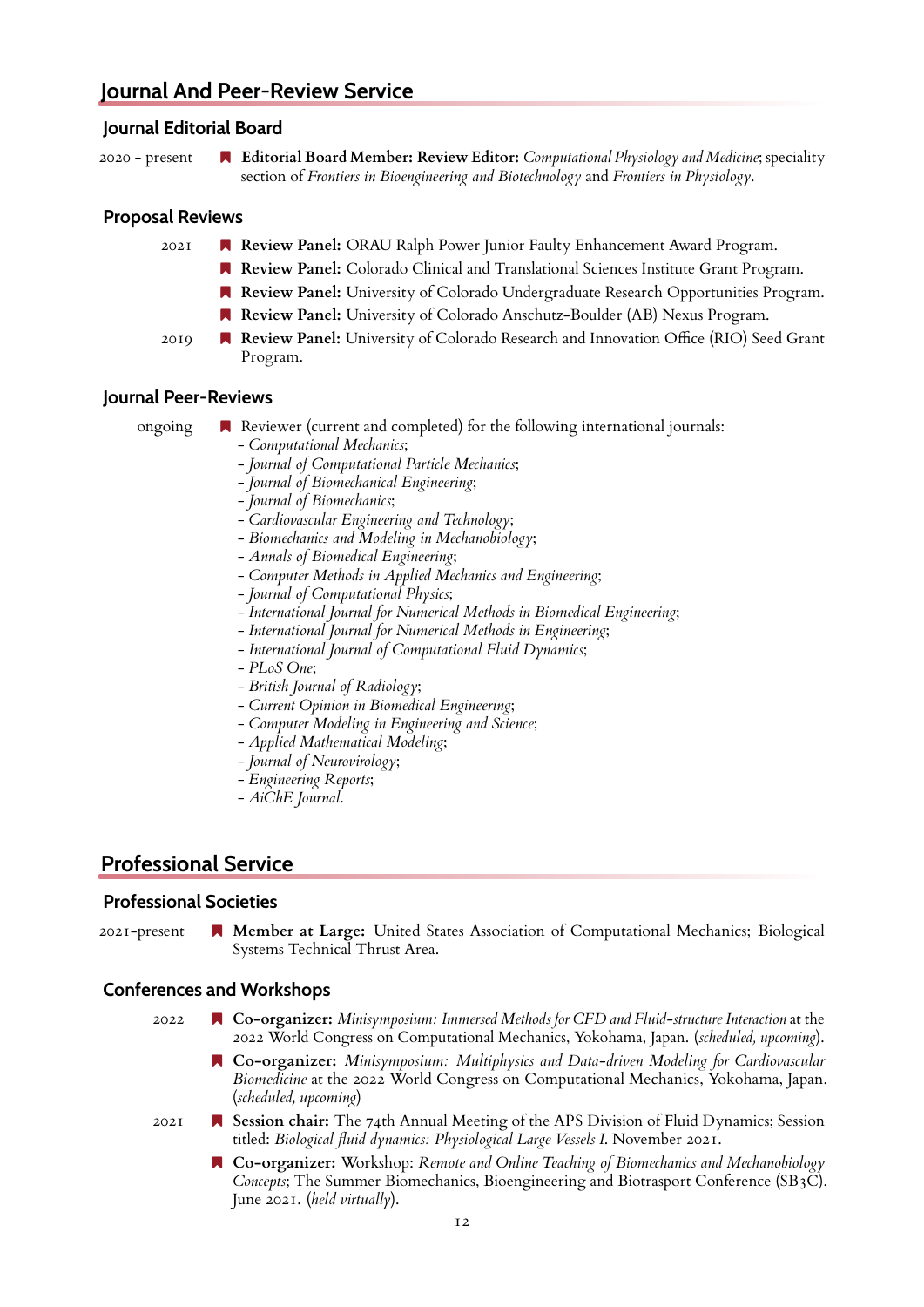# **Professional Service (continued)**

|      | Session Chair: The Summer Biomechanics, Bioengineering and Biotrasport Conference<br>(SB3C); Track: Advances in Biomedical Engineering Education; June 2021. (held virtually).                                    |
|------|-------------------------------------------------------------------------------------------------------------------------------------------------------------------------------------------------------------------|
|      | ■ Co-organizer: Minisymposium: Multiphysics and Data-driven Modeling for Cardiovascular<br>Biomedicine at the 2021 United States National Congress on Computational Mechanics. (held<br>online).                  |
| 2020 | ■ Co-chair: Curated Virtual Poster Walk Poster Session at the CCTSI CU-CSU Summit VIII:<br>Covid-19 and the Colorado Research Environment. August 2020. (held online).                                            |
|      | ■ Co-organizer: Minisymposium: Computational Multiphysics Modeling of Cardiovascular Systems<br>at the 2020 World Congress on Computational Mechanics. (held online).                                             |
|      | R Review committee member: The Summer Biomechanics, Bioengineering and Biotransport<br>Conference (SB3C). June 2020. (held online).                                                                               |
| 2019 | ■ Co-organizer: Minisymposium: Computational Multiphysics Modeling of Cardiovascular Systems<br>at the 2019 United States National Congress on Computational Mechanics, Austin, Texas.                            |
|      | R Review committee member: The Summer Biomechanics, Bioengineering and Biotransport<br>Conference (SB3C) 2019, Seven springs, Pennsylvania.                                                                       |
| 2018 | ■ Co-organizer: Minisymposium: Computational Multiphysics Modeling of Cardiovascular Systems<br>at the 2018 United States National Congress on Computational Mechanics, New York City,<br>New York.               |
| 2016 | <b>R</b> Co-organizer: Inaugural edition of the AmeriMech mechanobiology symposium titled<br>Putting Together The Cell Mechanome: Finding The Pieces, Building The Puzzle, August 2016,<br>San Diego, California. |
| 2013 | ■ Co-organizer: The Berkeley-Stanford Computational Mechanics Festival (CompFest) workshop,<br>October, 2013, Berkeley, California.                                                                               |
|      |                                                                                                                                                                                                                   |

### **Professional Memberships**

- **American Heart Association**
- **American Physical Society**
- **Biomedical Engineering Society**
- **United States Association for Computational Mechanics**

# **Faculty Service**

| 2020-2021     | <b>A</b> Graduate Committee: Department of Mechanical Engineering, University of Colorado<br>Boulder                                                     |
|---------------|----------------------------------------------------------------------------------------------------------------------------------------------------------|
|               | <b>A Organizer:</b> ME Distinguished Zoominar Series, Department of Mechanical Engineering, Univer-<br>sity of Colorado Boulder.                         |
| 2010-2020     | <b>A</b> Faculty Lead: Oral Preliminary Examination Committee; Fluid Mechanics; Department of<br>Mechanical Engineering, University of Colorado Boulder. |
|               | Graduate Committee: Department of Mechanical Engineering, University of Colorado<br>Boulder.                                                             |
|               | <b>A</b> Organizer: Distinguished Seminar Series, Department of Mechanical Engineering, University of<br>Colorado Boulder.                               |
| $2018 - 2019$ | <b>A</b> Graduate Committee: Department of Mechanical Engineering, University of Colorado<br>Boulder.                                                    |
|               | <b>A Faculty Lead:</b> Oral Preliminary Examination Committee; Fluid Mechanics; Department of<br>Mechanical Engineering, University of Colorado Boulder. |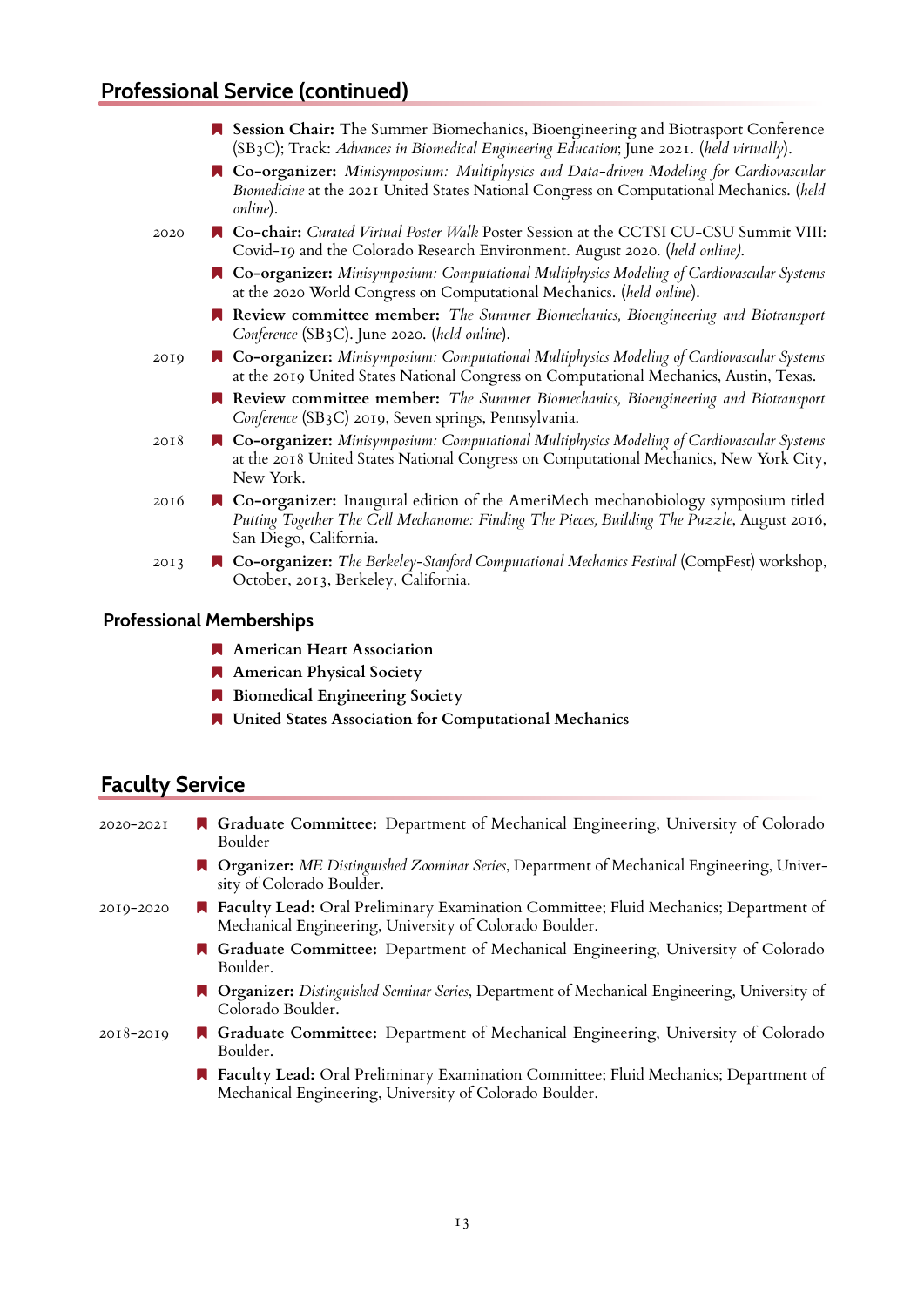## **Student Service**

#### **Ph.D. Dissertation Committee**

| 2022 | Michael Meehan: Mechanical Engineering, University of Colorado Boulder.<br>Advisor: Prof. Peter Hamlington; Defense: May, 2022.<br>Title: The Near-field Dynamics Of Buoyant Helium Plumes.                                               |
|------|-------------------------------------------------------------------------------------------------------------------------------------------------------------------------------------------------------------------------------------------|
| 202I | I Julian Quick: Mechanical Engineering, University of Colorado Boulder.<br>Advisor: Prof. Peter Hamlington; Defense: December, 2021.<br>Title: Outer-loop Applications Of Computational Fluid Dynamics For Wind Energy Systems.           |
|      | R Corey W. Nelson: Mechanical Engineering, University of Colorado Boulder.<br>Advisor: Prof. John A Evans; Defense: January, 2021.<br>Title: Interactive Geometric Domain Iteration Of Massively Parallel CFD Simulations.                |
| 2020 | Caelan Lapointe: Mechanical Engineering, University of Colorado Boulder.<br>Advisor: Prof. Peter Hamlington; Defense: October, 2020.<br>Title: Efficient Simulation Of Complex Fire Phenomena In OpenFOAM Using Adaptive Mesh Refinement. |
|      | Olga Doronina: Mechanical Engineering, University of Colorado Boulder.<br>Advisor: Prof. Peter Hamlington; Defense: August, 2020.<br>Title: Turbulence Model Development Using Approximate Bayesian Computation.                          |
|      | Xu Han: Civil, Environmental, and Architectural Engineering, University of Colorado Boulder.<br>Advisor: Prof. Wangda Zuo; Defense: August, 2020.<br>Title: Holistic Optimization Of Data Center Cooling Systems And Airflow Management.  |
|      | <b>M.S. Thesis Committee</b>                                                                                                                                                                                                              |
| 2020 | <b>A</b> Guoxiang (Grayson) Tong: Mechanical Engineering, University of Colorado Boulder.<br>Advisor: Prof. John Evans; Defense: April 2020.                                                                                              |
| 2019 | Samira Hajebrahimi: Mechanical Engineering, University of Colorado Boulder.<br>Advisor: Prof. Maureen E. Lynch; Defense: July 2019.                                                                                                       |
|      | Matthew Hanley: Mechanical Engineering, University of Colorado Boulder.<br>Advisor: Prof. Shalom Ruben; Defense: May 2019.                                                                                                                |
|      | Ph.D. Preliminary and Comprehensive Exam Committee                                                                                                                                                                                        |
|      |                                                                                                                                                                                                                                           |

- 2022 **DeAnna Sewell Gilchrist:** Aerospace Engineering, University of Colorado Boulder. Comprehensive Exam Committee; Advisor: Prof. Jhn Evans; Date: April 2022.
	- **Jake Castellini:** Mechanical Engineering, University of Colorado Boulder. Preliminary Exam Committee; Advisor: Prof. Wangda Zuo; Date: February 2022.
- 2021 **Michael Meehan:** Mechanical Engineering, University of Colorado Boulder. Comprehensive Exam Committee; Advisor: Prof. Peter Hamlington; Date: October 2021.
	- **Julia Marilyn Hartig** Chemical and Biological Engineering, University of Colorado Boulder. Comprehensive Exam Committee; Advisor: Prof. Alan Weimer; Date: May 2021.
	- **Julian Quick:** Mechanical Engineering, University of Colorado Boulder. Comprehensive Exam Committee; Advisor: Prof. Peter Hamlington; Date: April 2021.
- 2020 **Lawrence Smith:** Mechanical Engineering, University of Colorado Boulder. Preliminary Exam Committee; Advisor: Prof. Robert McCurdy; Date: September 2020.
	- **Corey W. Nelson:** Mechanical Engineering, University of Colorado Boulder. Comprehensive Exam Committee; Advisor: Prof. John Evans; Date: May 2020.
	- **Xu Han:** Civil, Environmental, and Architectural Engineering, University of Colorado Boulder. Comprehensive Exam Committee; Advisor: Prof. Wangda Zuo; Date: January 2020.
- 2019 **Jennifer Coulombe:** Interdisciplinary Quantitative Biology, University of Colorado Boulder. Preliminary Exam Committee; Advisor: Prof. Virginia Ferguson; Date: December 2019.
	- **Olga Doronina:** Mechanical Engineering, University of Colorado Boulder. Comprehensive Exam Committee; Advisor: Prof. Peter Hamlington; Date: December 2019.
	- **Caelan Lapointe:** Mechanical Engineering, University of Colorado Boulder. Comprehensive Exam Committee; Advisor: Prof. Peter Hamlington; Date: September 2019.